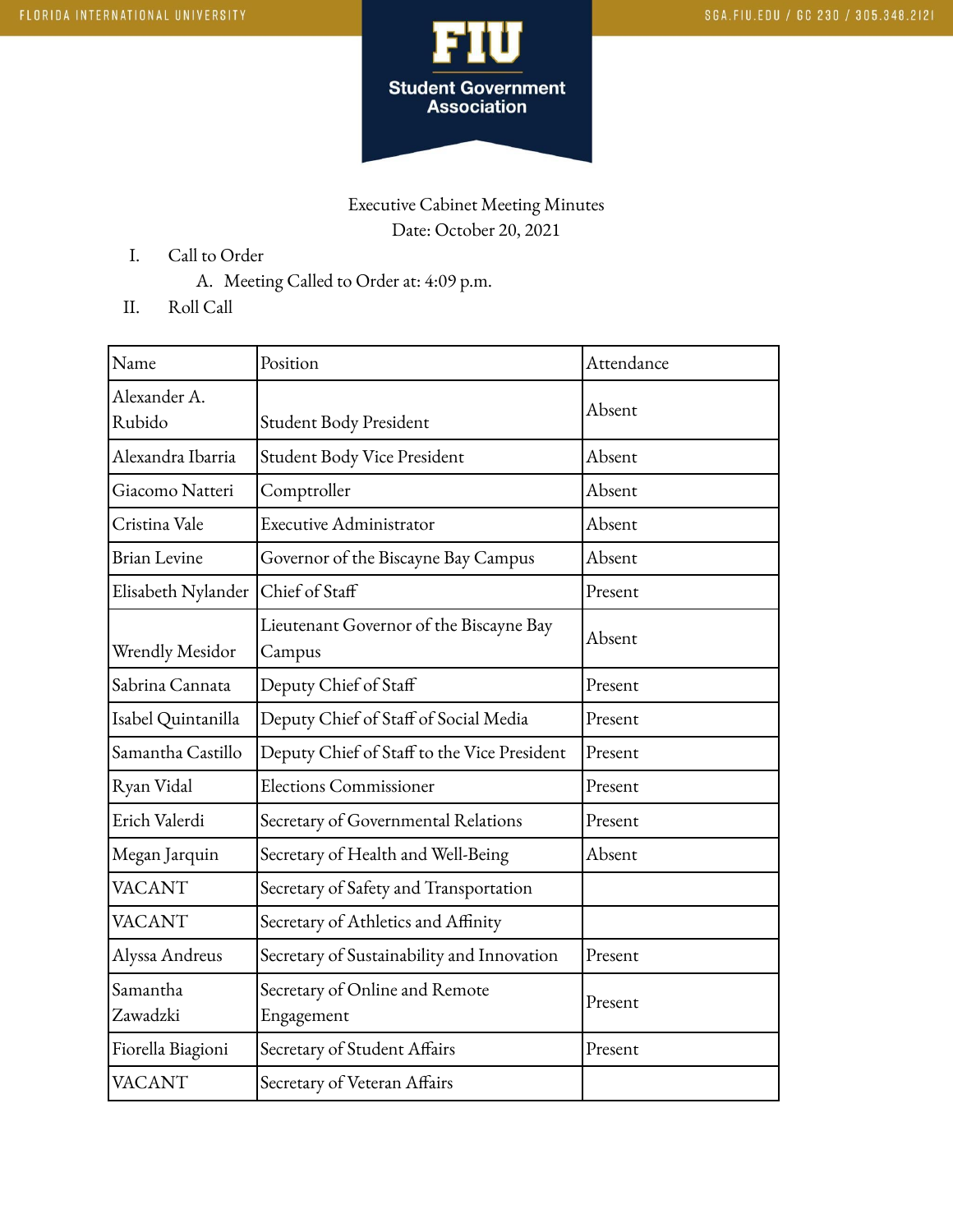| Mariam Ramirez   | Secretary of Diversity and Inclusion                                 | Present |
|------------------|----------------------------------------------------------------------|---------|
| Isabella Herrera | Staff Secretary of Environmental Resilience<br>and Green Initiatives | Absent  |
| <b>VACANT</b>    | Staff Secretary of Social Justice and<br>Advocacy                    |         |
| <b>VACANT</b>    | Staff Secretary of Talent Recruitment and<br>Leadership Development  |         |
| Roshaiya Wilson  | Staff Secretary of Campus Engagement                                 |         |
| <b>VACANT</b>    | Staff Secretary of TBA                                               |         |
| <b>VACANT</b>    | Deputy Comptroller                                                   |         |
| Alexandra Abad   | Director of Social Media and Strategic<br>Communications             | Present |
| <b>VACANT</b>    | Director of TBA                                                      |         |
| <b>VACANT</b>    | Director of TBA                                                      |         |
| <b>VACANT</b>    | Director of TBA                                                      |         |

## III. Reports

- A. Student Body President
- B. Student Body Vice President
- C. Comptroller
- D. Executive Administrator
- E. Governor of the Biscayne Bay Campus
- F. Chief of Staff
	- 1. Presentations will be next week
		- a) Everyone was tasked with coming up with 8 issues and solutions with an action plan on how their position can benefit the student body
- G. Lieutenant Governor of the Biscayne Bay Campus
	- 1. Vacant
- H. Deputy Chief of Staff
	- 1. Game of life event will be november  $4<sup>th</sup>$ , went over logistics
	- 2. Spoke about giveaways as well, we may need to alter posters and flyers to accommodate
- I. Deputy Chief of Staff of Social Media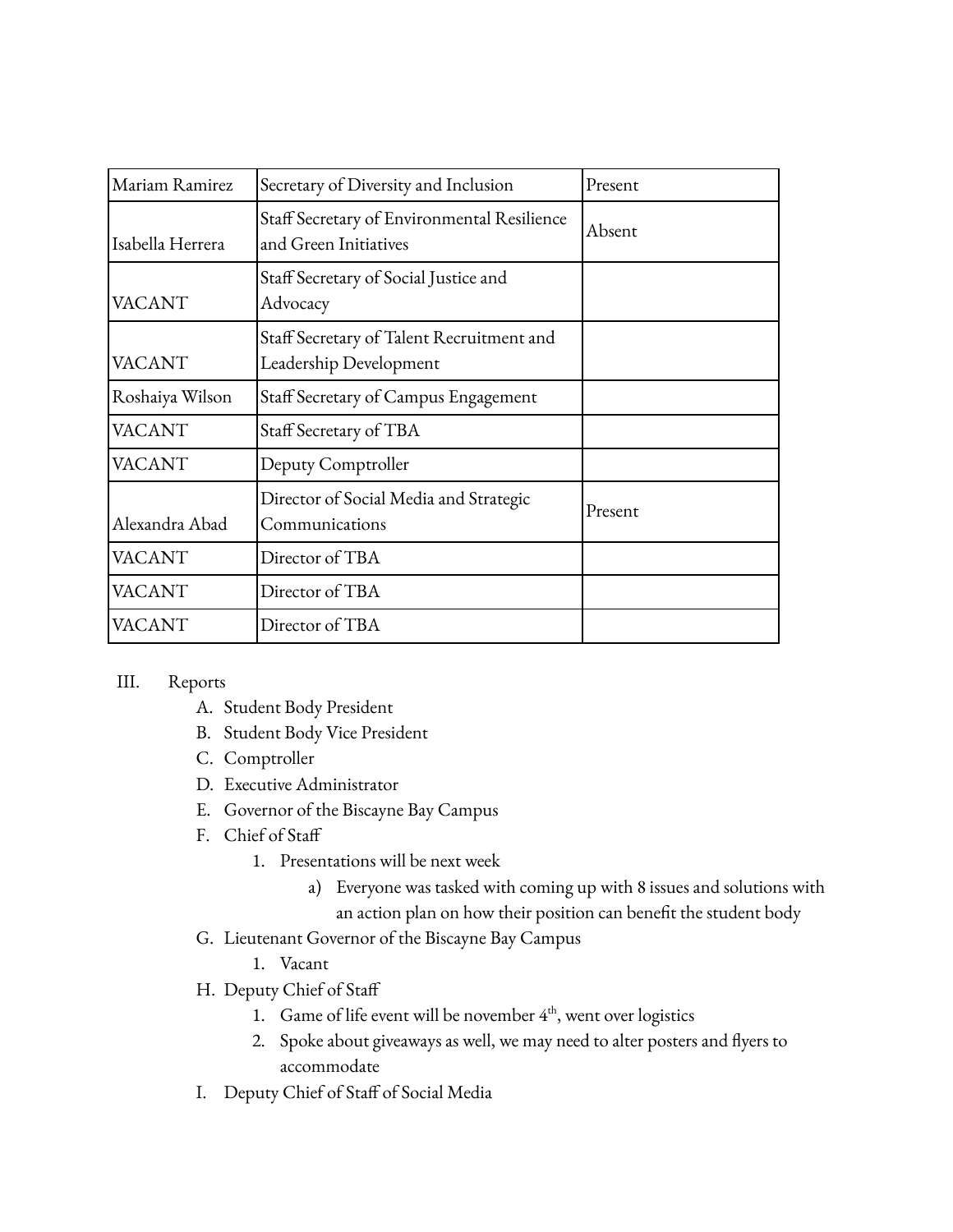- J. Deputy Chief of Staff to the Vice President
	- 1. Sga pop in event was a success! Thank you to all who attended!
- K. Elections Commissioner
	- 1. Opened up applications for elections board as well as deputy election commissioner
	- 2. Interviews will be right away! Grade and conduct checks are pending
	- 3. Political party applications will be coming up in January
- L. Secretary of Governmental Relations
	- 1. Meeting with governmental figures to continue panel discussions
	- 2. Making exel sheet so when I am ready to present it will be bulletproof
- M. Secretary of Health and Well-Being
	- 1. Going to health meeting within the week!
- N. Secretary of Safety and Transportation
	- 1. Vacant
- O. Secretary of Athletics and Affinity
	- 1. Vacant
- P. Secretary of Sustainability and Innovation
	- 1. Meeting after next senate to discuss initiatives and further plans of action
- Q. Secretary of Online and Remote Engagement
	- 1. November 15<sup>th</sup> is going to be the cabinet/senate workshop!
	- 2. Senate president pastrana reached out to WRC to get a space large enough
- R. Secretary of Student Affairs
	- 1. Reaching out
- S. Secretary of Veteran Affairs
	- 1. Vacant
- T. Secretary of Diversity and Inclusion
	- 1. Senate president Pastrana reached out to me about an indiviual who spoke italian for my inclusion video!
- U. Staff Secretary of Environmental Resilience and Green Initiatives
- V. Staff Secretary of Social Justice and Advocacy
- W. Staff Secretary of Talent Recruitment and Leadership Development
- X. Staff Secretary of Campus Engagement
- Y. Director of Social Media and Strategic Communications
	- 1. Engagement is low, we hope that additional posting as well as pictures at events will help increase engagement
- IV. Old Business
	- A.